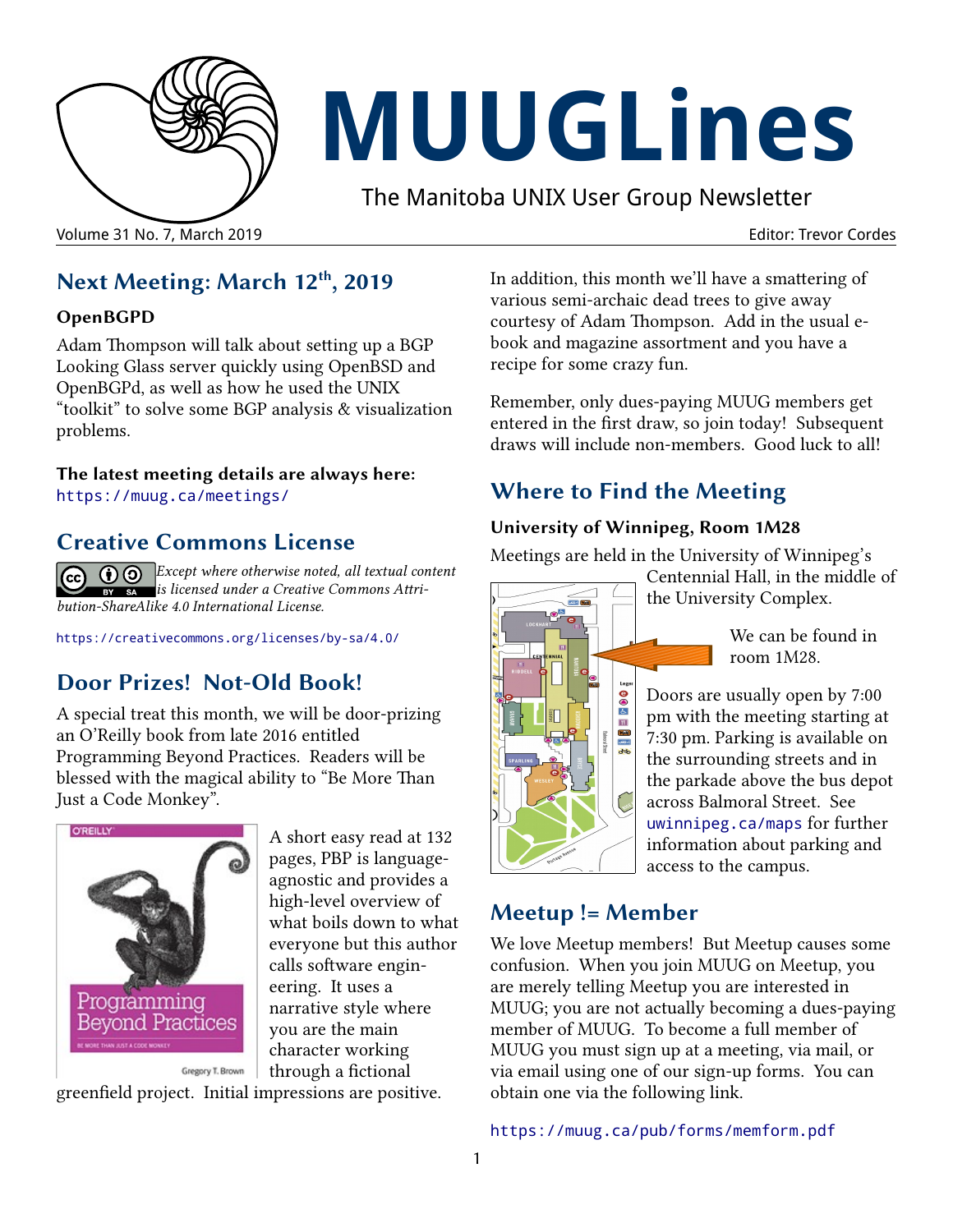When you sign up, you must pay \$20 in yearly dues. Memberships and dues are important to MUUG as they provide one metric of success of our outreach efforts, and dues are the group's predominant source of income. That income is used to buy and maintain the mirror server, increase outreach via outlets such as Meetup, print and mail out newsletters, and provide for meeting expenses.

We encourage everyone to attend meetings, whether they are paying members or not. Check us out to see how MUUG can help you enhance your UNIX experience! But when you see how MUUG is worthwhile to you, please sign-up as a dues-paying member and help us continue in our mission. \$20 a year is only \$2 a meeting! What a bargain!



**Help us promote this month's meeting,** by putting this poster up on your workplace bulletin board or other suitable public message board:

<https://muug.ca/meetings/MUUGmeeting.pdf>

## **Hi rasdaemon; Bye-bye edac-utils**

Have a system with ECC memory? You probably know about edac-utils. That's the old way to monitor and interrogate the ECC data collected by supported hardware. If you got hit with a cosmic ray, it'll tell you.

Unfortunately, edac-utils is abandonware as of around 2011. Luckily, a replacement is available in the form of rasdaemon; and it's superior in that it is designed to deal with all RAS events, not just ECC ones. RAS stands for "reliability, availability and serviceability" and has its roots at IBM.

It runs as a daemon, and major distros will have a systemd unit pre-made for you. No need to configure it, just start the unit! You get info from it by running commands such as the following:

ras-mc-ctl --mainboard: tells you your motherboard model if your hardware is supported.

ras-mc-ctl --layout: shows you your RAM layout in an ASCII graph by memory controller, channel and csrow.

ras-mc-ctl --summary: tells you if you've had any errors in ECC memory, PCIe, MCE, or Extlog.

# **CAA Beefs Up Web PKI**

No, we're not talking boosting batteries in winter; we're talking solving one of the modern web's major flaws. In this instance, CAA stands for "Certification Authority Authorization" and comes from RFC 6844 from 2013. CAA finally came to town in late 2017 when CAs (the guys who issue SSL certificates) voted to mandate its support.

What does it do? It means no cooperating CA (which should be all of them, at least the big ones) will issue a cert without doing a quick DNS check. They look for a new DNS RR called "CAA" which simply lists all the CAs permitted to issue a cert for the domain in question.

So if you know you only get your certs from Let's Encrypt, make yourself a CAA record of "letsencrypt.org". That should preclude any malign actor from tricking any other CA into issuing a cert you didn't authorize.

It's not foolproof – unscrupulous CAs could easily ignore your CAA. However, such CAs would probably get exposed and have their root certs removed from web browsers.

For fun, see if CAA has a CAA: dig -t CAA caa.org

<https://tinyurl.com/zf4btfj>

# **O'Reilly E-Newsletters Return**

After nearly a year's hiatus, book publisher extraordinaire's free online email newsletters are back! In August 2017 they vanished without a trace, with no word or warning. Poof!

Until in June 2018, without word or warning, they magically reappeared. As before, the newsletters are filled with (a bit of) original and (mostly) curated content and links. The editors do a really good job and they take very little time out of your day. Be prepared to be bombarded with ads for ORM's conferences though; *free* has to be paid for somehow, I guess.

#### <https://tinyurl.com/y4cunh29>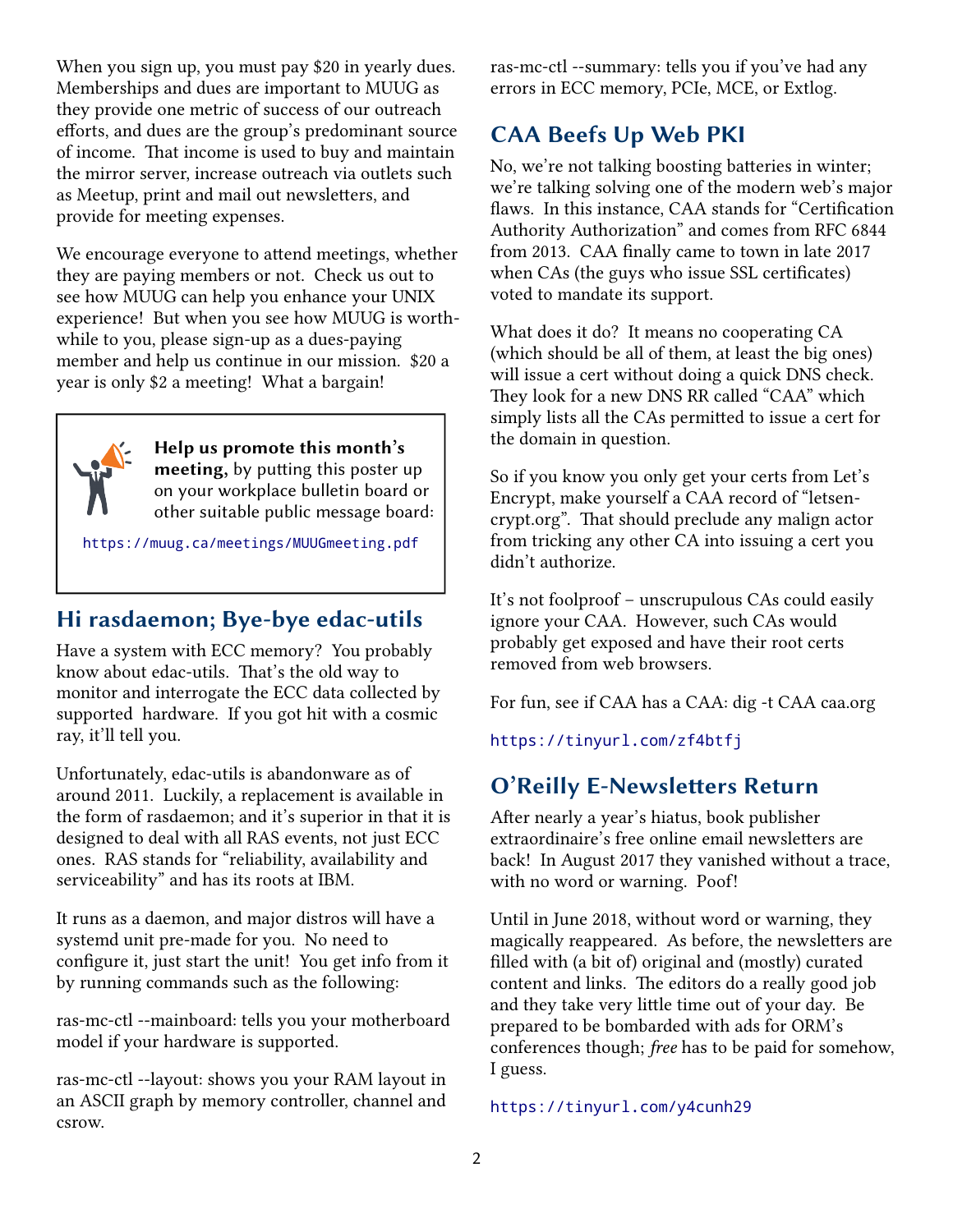## **Screen Scraping Morphs Again**

Those who recall the 2014 MUUG presentation "Dr. Scrapelove" on web crawling / screen scraping [1] may be interested in some modern updates.

First we had WWW::Mechanize::Firefox, which still works great if you don't need JavaScript to access desired content; but that was starting to get rare even in 2014. So that presentation also showed you MozRepl; that worked great until 2016 when Firefox Quantum broke the required XUL infrastructure.

So it was off to PhantomJS, which was even better than MozRepl because it was "headless" – requiring no browser to function. Replacing MozRepl with PhantomJS required just a few new modules, quick doc reads, and about a dozen lines of code changed.

But a year later PhantomJS became abandonware, and it became evident that security could become a problem. Picture a modern browser that doesn't receive security updates, and you'll get an idea of what running PhantomJS would expose.

So it's off to Selenium: modern and well supported. But it's much more complicated than anything before it. It's an entire web browser testing framework, as well as a remote controller. Entire 800 page books have been written about it.

Thankfully by 2018 another option appeared: WebDriver [2]! Selenium was a driving force behind the WebDriver concept, but it has since broken out into its own standard and you can use WebDriver without Selenium. Many major browsers, including Firefox, support WebDriver.

WebDriver can be headed or headless. In headless mode it works much like PhantomJS, except that it operates in your chosen browser's binary environment and as such it becomes indistinguishable to web servers from the real-deal manually-operated browser. Better yet, the "rendered" page (CSS, JS and all) will be identical to what would result from a manual visit to that page in said browser.

In Perl you use Selenium::Firefox, Selenium::Remote::Driver and good old WWW::Mechanize to program WebDriver. Doc reading and code changes are more than the switch to PhantomJS, but not as bad as you'd think, and not as bad as with full-blown Selenium.



WebDriver is supported by bindings, modules and APIs in every language that matters. Ditto regarding browser support.

Is WebDriver the final scraping panacea? As an actual W3C standard and widespread support, as well as a basis in industry-leader Selenium, it very well could be... Long live WebDriver!

[1] [https://muug.ca/meetings/screen](https://muug.ca/meetings/screen-scraping-slides.pdf)[scraping-slides.pdf](https://muug.ca/meetings/screen-scraping-slides.pdf)

[2]<https://tinyurl.com/y7ohalsw>

# **Thunderclap Trounces Thunderbolt**

Thunderbolt (peripheral connection technology spec) is fast. Makes sense when you learn it's basically just DMA over the wire. As such, there's plenty of room for error as sketchy peripherals can theoret-

ically go to town on your memory.

A brand new flaw and PoC called Thunderclap was



recently revealed. This flaw allows malicious Thunderbolt devices to gain access to unauthorized and privileged memory spaces, run arbitrary code, and the usual litany of nefarious activities.

It works because of flaws in the way IOMMUs are used (or not used) by modern OSs. This includes Windows 10, Linux, MacOS and FreeBSD.

Hackers produced a fake NIC that appeared as a real one to the host OS. The NIC received access to protected memory areas to conduct its packet flows. This was leveraged to access the plaintext version of